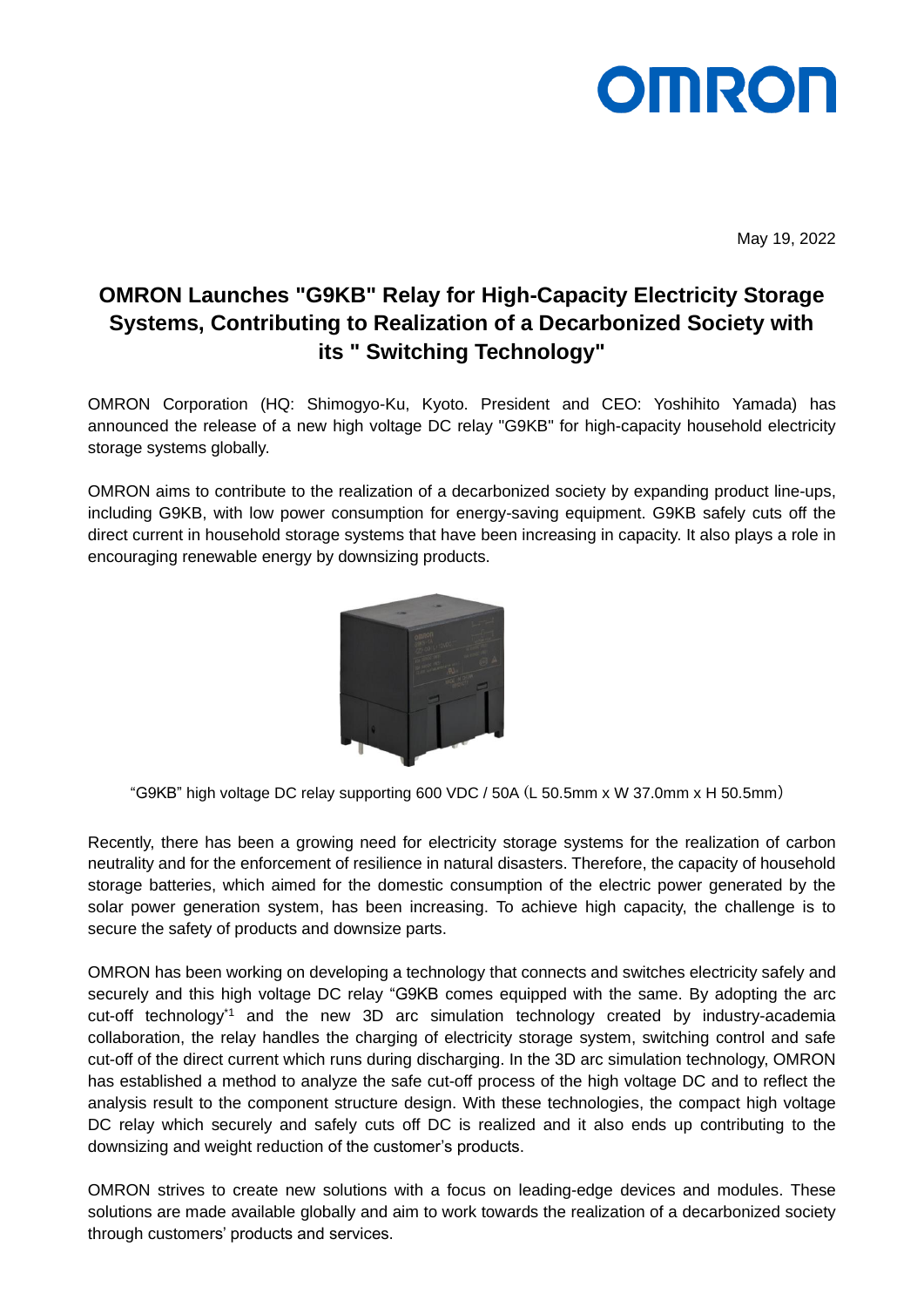# **OMROF**

#### **Major Applications**



### **Main Features of "G9KB"**

#### ① **High-capacity DC relay supporting DC power supply applications**

- ⚫ Connecting and disconnecting 600 VDC/50A; supports equipment and applications which open/close high DC load.
- Safety standards (UL60947-4-1, EN61810-10) required for solar power generation system components and electricity storage system components acquired. G9KB simplifies the application procedure for safety standards of the customer's products.

### ② **Contributing to the downsizing and energy saving of customers' products**

- In the 600 V high voltage system, DC switching control and safe cut-off have been achieved with one relay.
- When compared with one-way relays having equivalent functions, the board floor gets reduced to approximately 75%<sup>\*2</sup>.
- ⚫ When compared with one-way relays having equivalent functions, the coil consumption power gets reduced to approximately 60%\*3 .

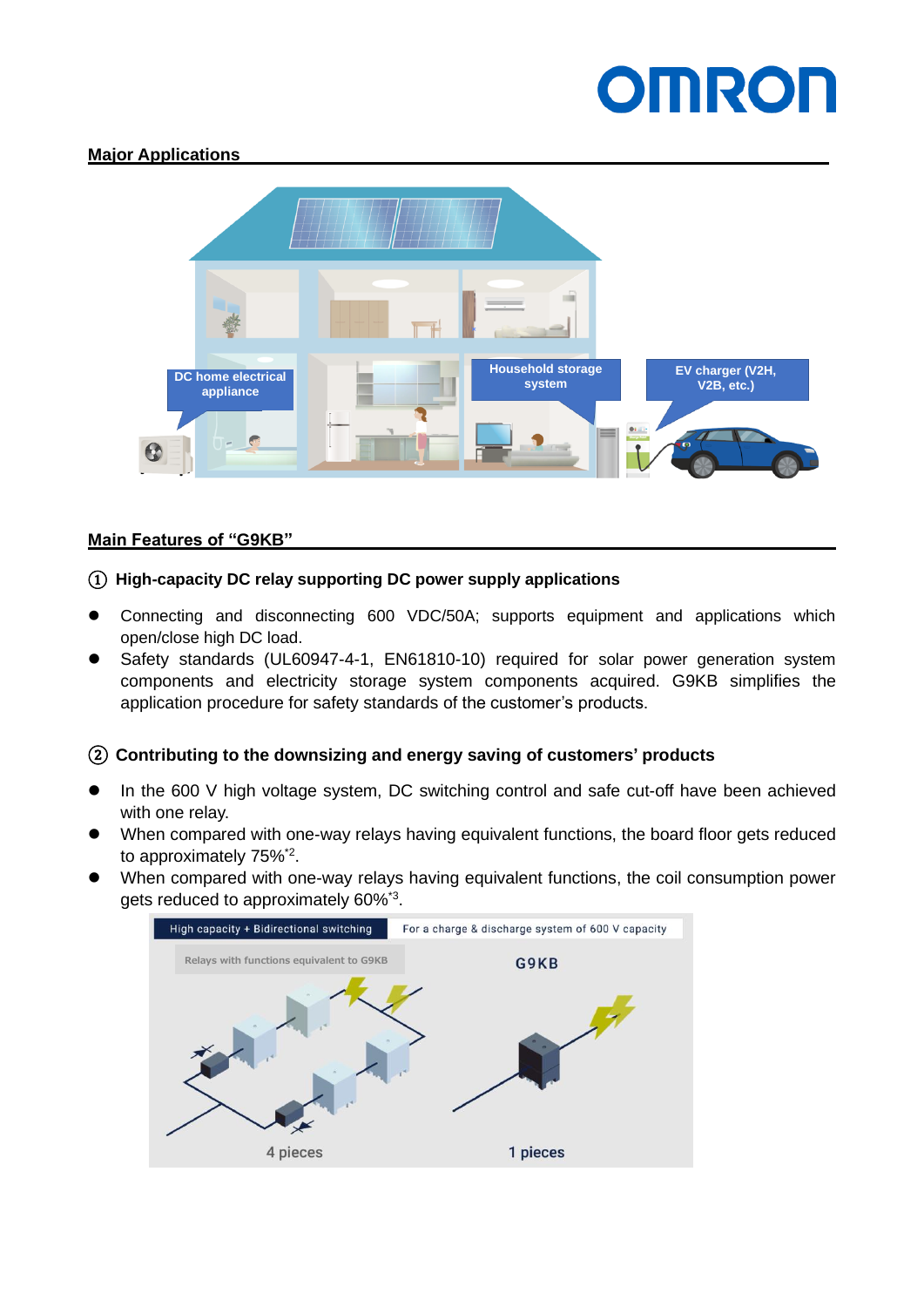# **OMRON**



- ③ **Through combinations of these technologies, both - high safety levels and downsizing achieved.**
- ⚫ By using the magnetic field generated from the permanent magnet located near the contact point, the arc discharge\*4 between relay contacts in DC cut-off becomes elongated. With this arc cut-off technology\*1 , high capacity DC can be securely and safely cut off.
- ⚫ By using the 3D arc simulation technology generated in industry-academia collaboration, the speed and quality of design and technology verification improved. By visualization of arc phenomenon, the arc cut-off process inside the relay streamlined, and downsizing the component body realized.



#### **Major Specifications of "G9KB"**

| <b>Item</b>                                | G9KB                                                                                                                                                                                           |
|--------------------------------------------|------------------------------------------------------------------------------------------------------------------------------------------------------------------------------------------------|
| <b>Contact Configuration</b>               | 1a                                                                                                                                                                                             |
| <b>Contact Gap</b>                         | $>3.6$ mm                                                                                                                                                                                      |
| <b>Contact Resistance</b>                  | ≤5 mΩ* <sup>5</sup>                                                                                                                                                                            |
| Rating                                     | 600 VDC/50A (Resistance load)                                                                                                                                                                  |
| Electric Service Life<br>(Resistance Load) | $\pm$ 2,000 times at rated load (Switching frequency:<br>1 second ON - 9 seconds OFF at 85°C, 25 to 75% RH)<br>The recommended voltage of Zener diode is 3 times that of the rated<br>voltage. |